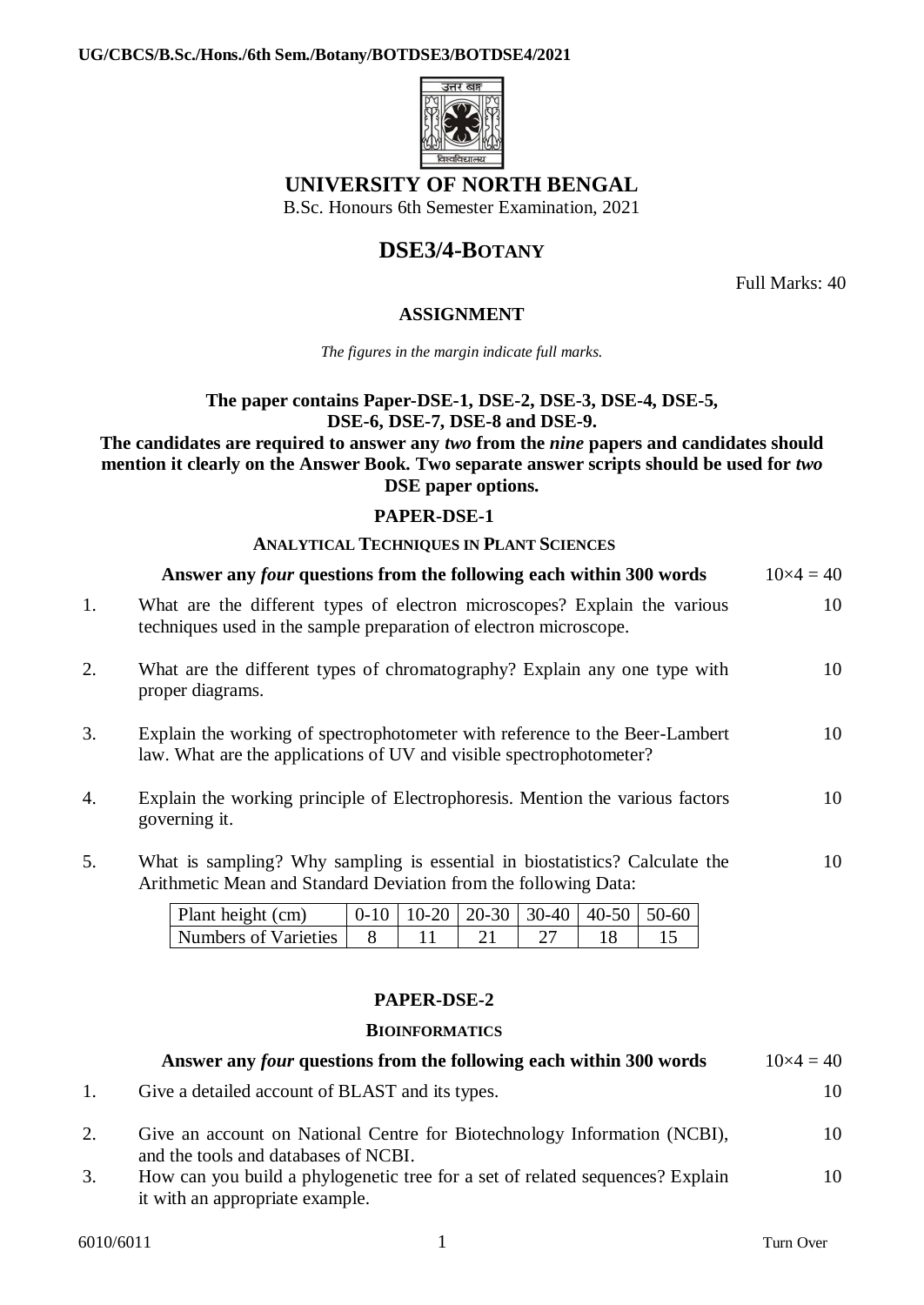| 4. | Write a note on the database and resources of Protein Information Resource<br>$(PIR)$ .      | 10 |
|----|----------------------------------------------------------------------------------------------|----|
| 5. | What are the major resources of DNA Data Bank of Japan (DDBJ) and briefly<br>described them? | 10 |

### **PAPER-DSE-3**

#### **STRESS BIOLOGY**

|    | Answer any <i>four</i> questions from the following each within 300 words                   | $10\times4=40$ |
|----|---------------------------------------------------------------------------------------------|----------------|
| 1. | Briefly describe the mechanism of ROS production and scavenging.                            | 10             |
| 2. | Write notes on: Hypersensitive reaction and PR proteins.                                    | 10             |
| 3. | Write a general account of different types of stresses affecting plants.                    | 10             |
| 4. | Give an account of various adaptation mechanisms of plants against<br>environmental stress. | 10             |
| 5. | Briefly discuss phospholipids signalling mechanism.                                         | 10             |

### **PAPER-DSE-4**

## **PLANT BREEDING**

|    | Answer any <i>four</i> questions from the following each within 300 words                                                    | $10\times4=40$ |
|----|------------------------------------------------------------------------------------------------------------------------------|----------------|
| 1. | What is the purpose of pure line selection? Discuss the method of pure line<br>selection mentioning its merits and demerits. | 10             |
| 2. | Define heterosis. Write down the causes of heterosis. How is the phenomenon<br>utilized in plant breeding?                   | 10             |
| 3. | Describe hybridization methods for cross pollinated plants. Briefly discuss<br>different methods of emasculation.            | 10             |
| 4. | Discuss the different modes of reproduction of crop plants and mention their<br>significance in plant breeding technique.    | 10             |
| 5. | Write notes on:<br>(i) Inbreeding depression.<br>(ii) Polygenic Inheritance.                                                 | 10             |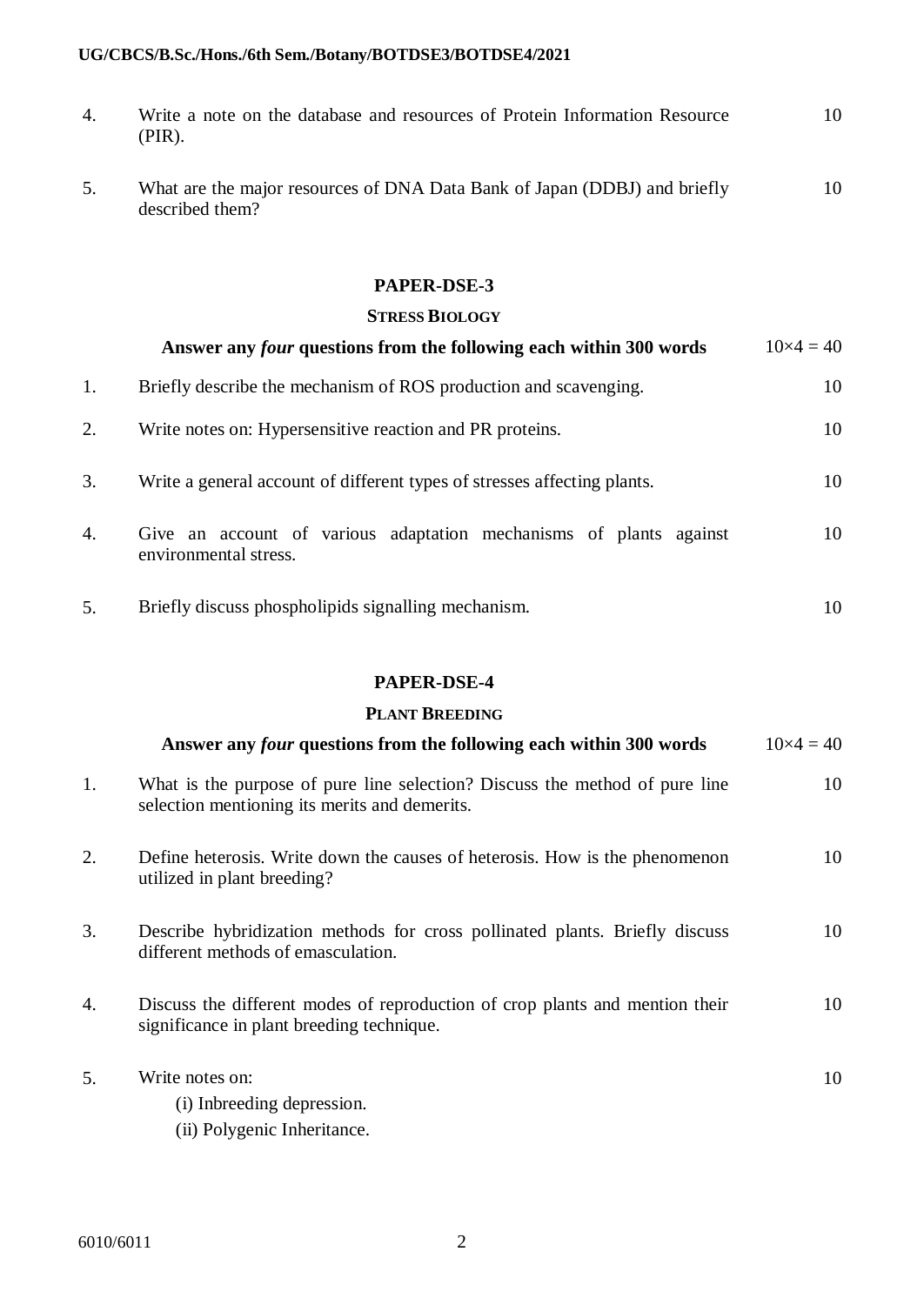#### **PAPER-DSE-5**

### **NATURAL RESOURCE MANAGEMENT**

|    | Answer any <i>four</i> questions from the following each within 300 words                            | $10\times4=40$ |
|----|------------------------------------------------------------------------------------------------------|----------------|
| 1. | List the names of various natural resources available in India. Discuss in brief<br>any two of them. | 10             |
| 2. | Discuss different factors responsible for soil degradation.                                          | 10             |
| 3. | Briefly elaborate the goals and objectives of solid waste management.                                | 10             |
| 4. | Describe general objectives and principles of the Convention of Biological<br>Diversity (CBD).       | 10             |
| 5. | Explain the concepts and approaches of sustainable utilization of natural<br>resources.              | 10             |

#### **PAPER-DSE-6**

## **HORTICULTURAL PRACTICES AND POST-HARVEST TECHNOLOGY** Answer any *four* questions from the following each within 300 words  $10 \times 4 = 40$

| commercial purpose. |  |  | Explain the IPM strategies to control horticultural plants' diseases in |  | 10 |
|---------------------|--|--|-------------------------------------------------------------------------|--|----|
|                     |  |  |                                                                         |  |    |

- 2. Discuss the role of micropropagation and tissue culture techniques in developing varieties and cultivars of various horticultural crops. 10
- 3. Write in detail different propagation methods of horticultural crops and their limitations. 10
- 4. Describe different irrigation methods applied in horticultural practices and their importance. 10
- 5. Write notes on: (i) Urban horticulture and ecotourism 10
	- (ii) Weed control strategies.

## **PAPER-DSE-7**

#### **RESEARCH METHODOLOGY**

| Answer any <i>four</i> questions from the following each within 300 words | $10\times4=40$ |
|---------------------------------------------------------------------------|----------------|
| Give a brief account of common toxic chemicals used in laboratory. Also   | 10             |
| discuss the safety measures to be taken while handling them.              |                |

2. Discuss the Model organisms used for experiments in Plant physiology and Cell biology. 10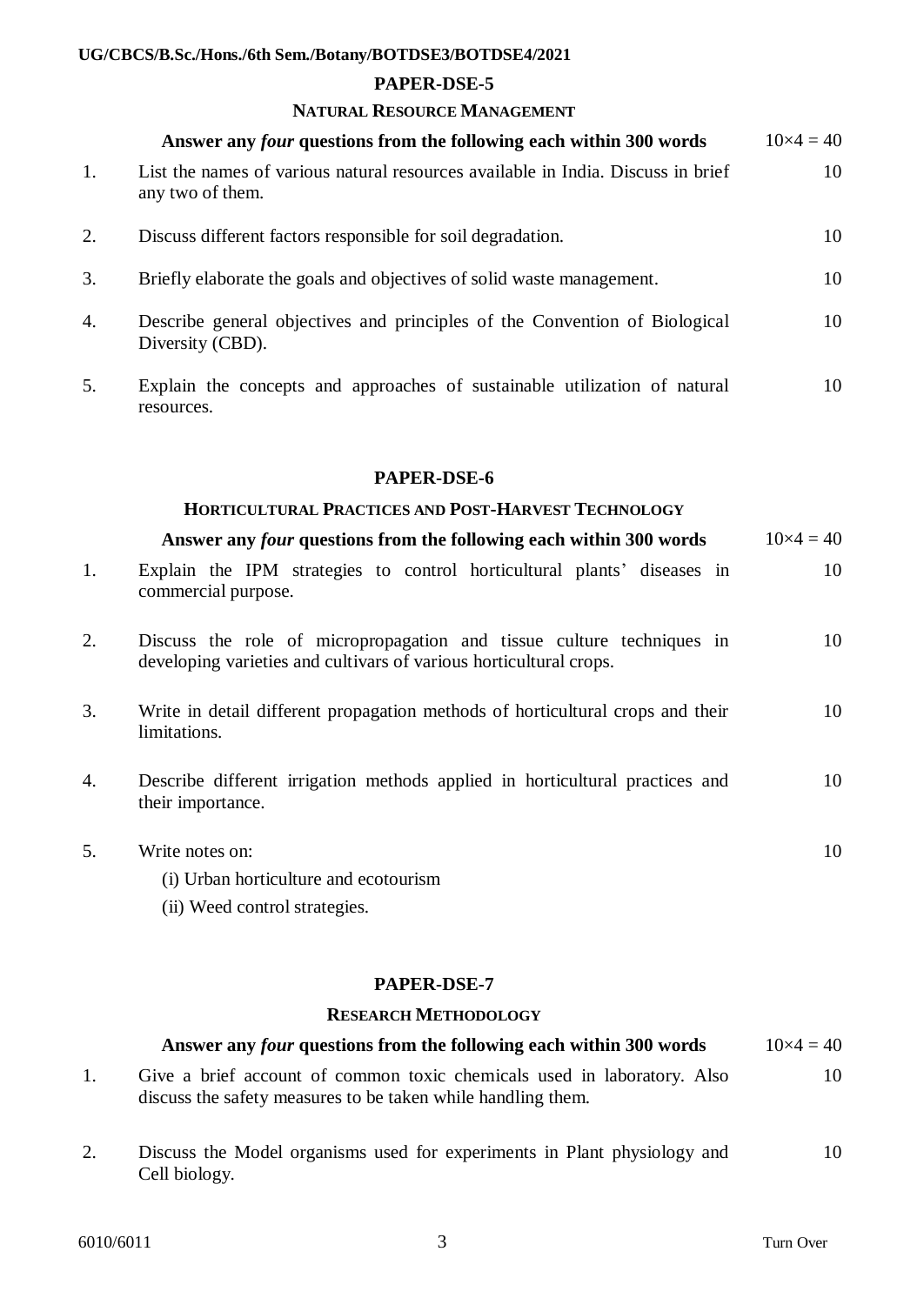| 3. | Give an account of the different methods of studying various cell and tissue<br>structures in different parts of a dicotyledonous plant.                                                                                       | 10 |
|----|--------------------------------------------------------------------------------------------------------------------------------------------------------------------------------------------------------------------------------|----|
| 4. | What is serial dilution technique? Describe in detail the protocol of preparing a<br>dilution series up to $10^{-6}$ starting from a stock solution of 1 mg/ml. Explain in<br>detail the final concentration of each dilution. | 10 |

10

- 5. Write notes on:
	- (i) Literature review
	- (ii) Plagiarism.

#### **PAPER-DSE-8**

#### **INDUSTRIAL AND ENVIRONMENTAL MICROBIOLOGY**

|    | Answer any <i>four</i> questions from the following each within 300 words                               | $10\times4=40$ |
|----|---------------------------------------------------------------------------------------------------------|----------------|
| 1. | Define fermentation. Clearly differentiate between stationary and submerged<br>fermentation technology. | 10             |
| 2. | Elaborate on the various steps in downstream processing.                                                | 10             |
| 3. | Write an essay on "Distribution of Microbes in Air — outdoor and indoor"                                | 10             |
| 4. | "Microorganisms are the indicators of water quality" — Justify the statement.                           | 10             |
| 5. | Describe the process of arbuscular mycorrhizal colonization in plant roots with<br>proper diagrams.     | 10             |

#### **PAPER-DSE-9**

#### **BIOSTATISTICS**

#### Answer any *four* questions from the following each within 300 words  $10 \times 4 = 40$

1. Following data is the number of petals present in 100 different followers. Construct the frequency distribution table and find the arithmetic mean, median and mode. 10

| 15 19 15 28 26 20 23 28 23 26 |  |  |  |  |
|-------------------------------|--|--|--|--|
| 23 26 35 30 26 15 35 28 17 28 |  |  |  |  |
| 30 20 26 20 30 26 17 35 23 17 |  |  |  |  |
| 23 20 35 30 28 30 28 30 30 28 |  |  |  |  |
| 35 20 17 35 17 20 28 20 23 17 |  |  |  |  |
| 19 17 35 19 32 26 35 26 30 26 |  |  |  |  |
| 28 32 28 32 28 35 19 20 32 20 |  |  |  |  |
| 23 30 23 30 26 23 28 32 23 32 |  |  |  |  |
| 23 19 32 26 32 26 32 28 26 20 |  |  |  |  |
| 30 23 19 15 26 19 32 15 26 19 |  |  |  |  |